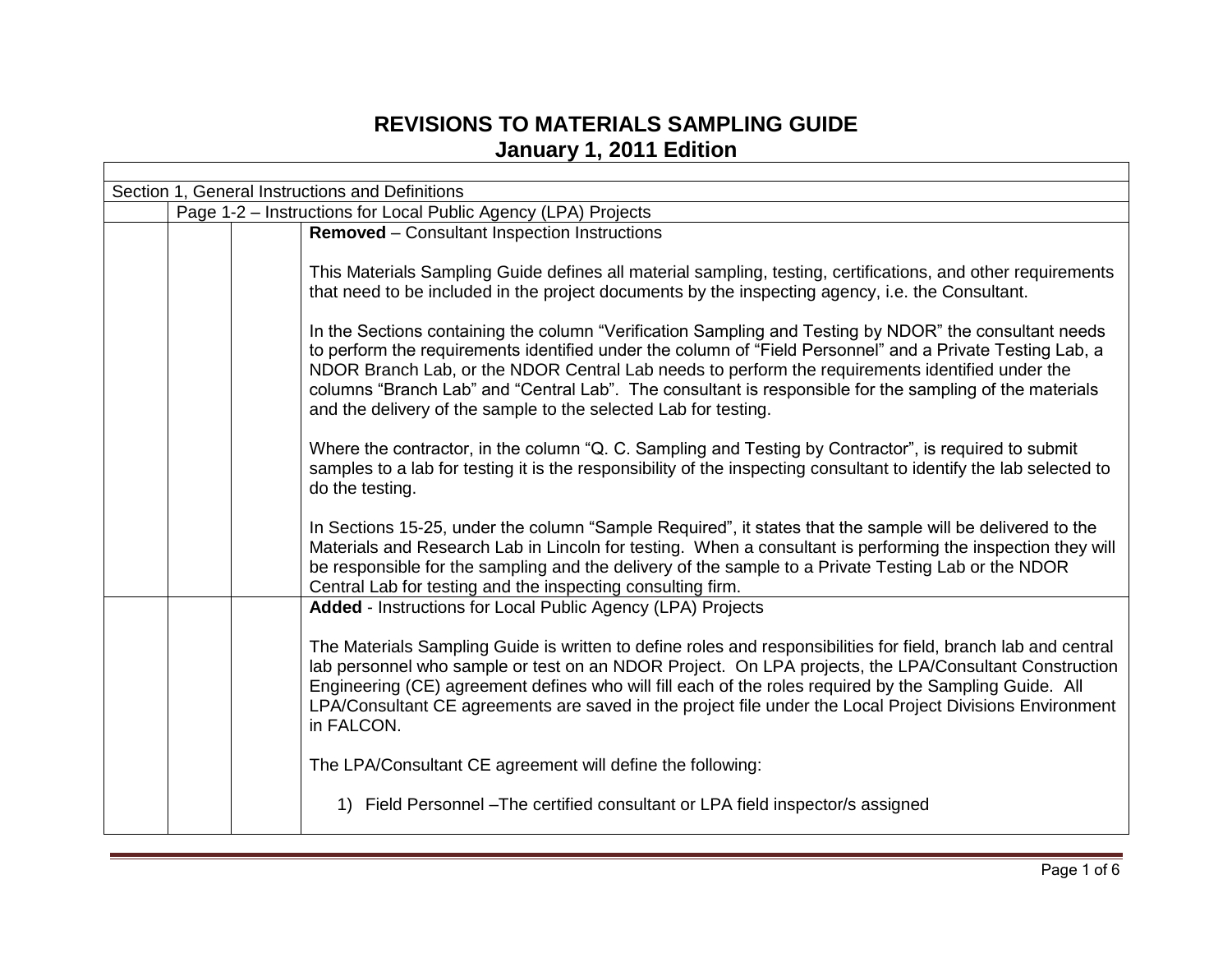|  |                        | 2) Central Lab – Dependent on the material and agreement, this will be conducted by the NDOR<br>Central Lab, or a NDOR Qualified Consultant or LPA lab.                                                                                                                                                                           |
|--|------------------------|-----------------------------------------------------------------------------------------------------------------------------------------------------------------------------------------------------------------------------------------------------------------------------------------------------------------------------------|
|  |                        | 3) Branch Lab – Dependent on the material and agreement, this will be conducted by the NDOR<br>Central Lab or a NDOR Qualified Consultant or LPA lab.                                                                                                                                                                             |
|  |                        | 4) Sample Required – It is the responsibility of the inspecting agency to determine which laboratory<br>(NDOR Central, NDOR Branch, or NDOR qualified consultant or LPA) will perform the testing on a<br>specific material. This responsibility extends to obtaining and delivering the sample to the<br>appropriate laboratory. |
|  |                        | <b>Technician Requirements</b>                                                                                                                                                                                                                                                                                                    |
|  |                        | All consultant and LPA field inspection personnel and lab technicians must be certified to test and sample<br>the materials for which they are responsible. The list of certified technicians is maintained in SiteManager.                                                                                                       |
|  |                        | <b>Qualified Laboratory Requirements</b>                                                                                                                                                                                                                                                                                          |
|  |                        | All consultant and LPA laboratories must be pre-qualified by NDOR to conduct the testing in the CE<br>agreement. A list of NDOR qualified laboratories and the tests they are qualified to perform is maintained<br>on the NDOR Materials and Research website.                                                                   |
|  |                        | NOTE: The NDOR Laboratory Qualification Manual is located on the Materials and Research Division's<br>website and defines requirements that must be met to become a NDOR Qualified Laboratory.                                                                                                                                    |
|  |                        |                                                                                                                                                                                                                                                                                                                                   |
|  |                        | Section 4, Asphaltic Concrete Materials                                                                                                                                                                                                                                                                                           |
|  | <b>Central Lab</b>     | Page 4-1, Item #2 - Crushed Rock (Limestone)                                                                                                                                                                                                                                                                                      |
|  |                        | Removed $-3000$                                                                                                                                                                                                                                                                                                                   |
|  |                        | $Added - 5000$                                                                                                                                                                                                                                                                                                                    |
|  |                        | Page 4-1, Item #3 - Crushed Rock (Limestone Screenings, Man-Sand)                                                                                                                                                                                                                                                                 |
|  | <b>Field Personnel</b> |                                                                                                                                                                                                                                                                                                                                   |
|  |                        | Removed $-10$                                                                                                                                                                                                                                                                                                                     |
|  |                        | $Added - 20$                                                                                                                                                                                                                                                                                                                      |
|  | <b>Central Lab</b>     |                                                                                                                                                                                                                                                                                                                                   |
|  |                        | Removed $-10$                                                                                                                                                                                                                                                                                                                     |
|  |                        |                                                                                                                                                                                                                                                                                                                                   |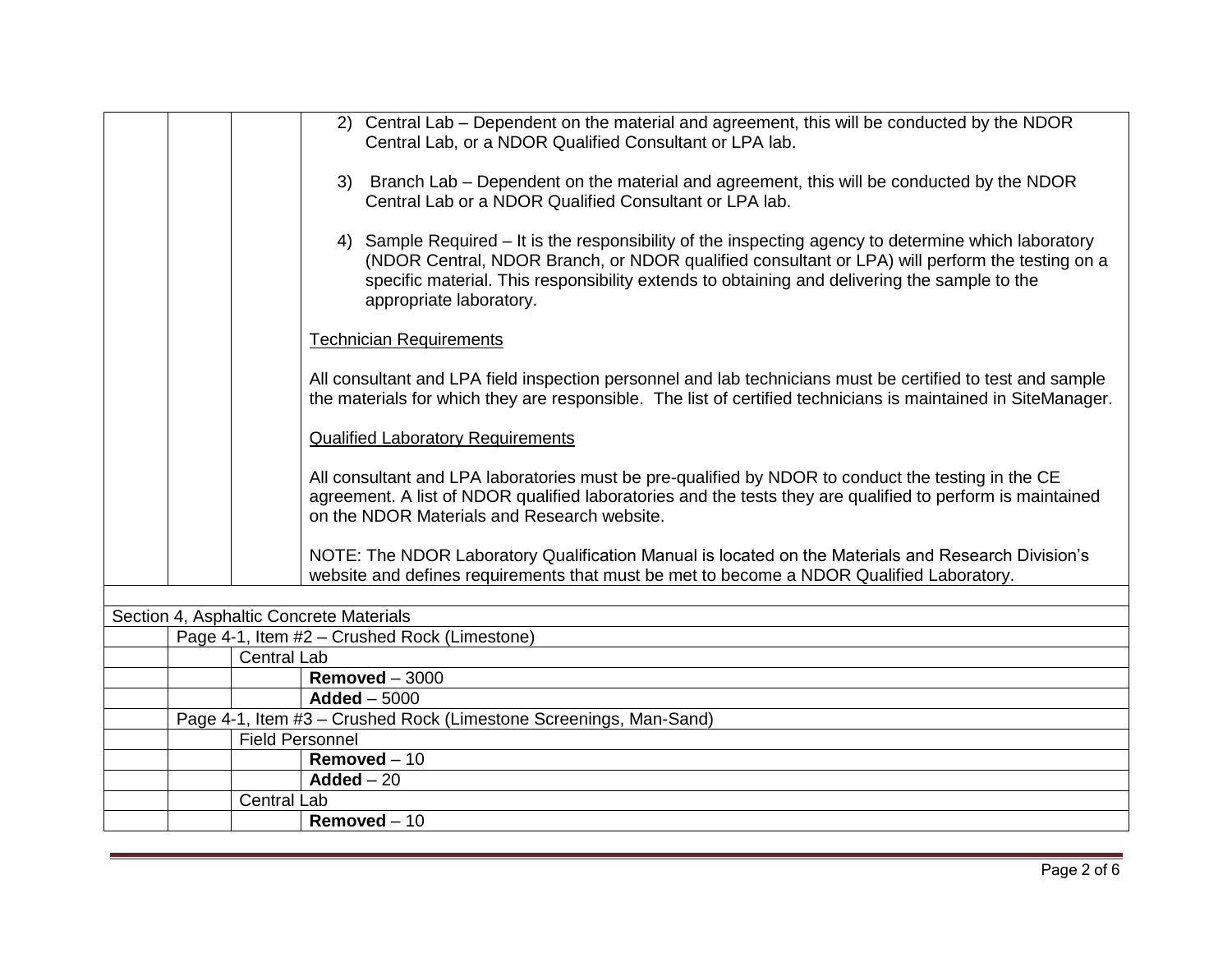|                                                                        |                        | $Added - 20$                                                                                           |  |
|------------------------------------------------------------------------|------------------------|--------------------------------------------------------------------------------------------------------|--|
| Page 4-1, Item #5 - Quartzite, Chat and Granite (Screenings, Man-Sand) |                        |                                                                                                        |  |
|                                                                        | <b>Field Personnel</b> |                                                                                                        |  |
|                                                                        |                        | $Removed - 10$                                                                                         |  |
|                                                                        |                        | $\overline{\mathsf{Added} - 20}$                                                                       |  |
|                                                                        | <b>Central Lab</b>     |                                                                                                        |  |
|                                                                        |                        | Removed $-10$                                                                                          |  |
|                                                                        |                        | $Added - 20$                                                                                           |  |
|                                                                        |                        |                                                                                                        |  |
|                                                                        |                        | Section 6, Gravel and Crushed Rock for Surfacing                                                       |  |
|                                                                        |                        | Page 6-1, Item #2 - Crushed Rock for Surfacing                                                         |  |
|                                                                        | <b>Central Lab</b>     |                                                                                                        |  |
|                                                                        |                        | <b>Removed - Fort Calhoun</b>                                                                          |  |
|                                                                        |                        | <b>Added</b> - Martin Marietta                                                                         |  |
|                                                                        |                        |                                                                                                        |  |
|                                                                        |                        | Section 7, Mineral Aggregate for Armor Coat                                                            |  |
|                                                                        |                        | Page 7-1, Item #1 - Mineral Aggregate for Armor Coat (Gravel)                                          |  |
|                                                                        | Material               |                                                                                                        |  |
|                                                                        |                        | <b>Added - Gravel</b>                                                                                  |  |
| Page 7-1, Item #3 - Lightweight Aggregate                              |                        |                                                                                                        |  |
|                                                                        |                        | Added - Lightweight Aggregate category                                                                 |  |
|                                                                        | Material               |                                                                                                        |  |
|                                                                        |                        | <b>Added</b> - Lightweight Aggregate                                                                   |  |
|                                                                        | <b>Test Type</b>       |                                                                                                        |  |
|                                                                        |                        | <b>Added - Quality and Gradation</b>                                                                   |  |
|                                                                        | <b>Field Personnel</b> |                                                                                                        |  |
|                                                                        |                        | Added - One sample for gradation test each 200 cubic yard or fraction thereof.                         |  |
|                                                                        |                        |                                                                                                        |  |
|                                                                        |                        | Project personnel will provide the 10 and 60 pound samples needed to perform the testing shown under   |  |
|                                                                        |                        | the Central Lab column.                                                                                |  |
|                                                                        |                        |                                                                                                        |  |
|                                                                        |                        | The samples shall be taken at the project.                                                             |  |
|                                                                        | <b>Central Lab</b>     |                                                                                                        |  |
|                                                                        |                        | Added – One 60 pound sample for quality tests first 1,000 cubic yards. If so designated on the DR FORM |  |
|                                                                        |                        | 324 "Source of Aggregates to Be Used".                                                                 |  |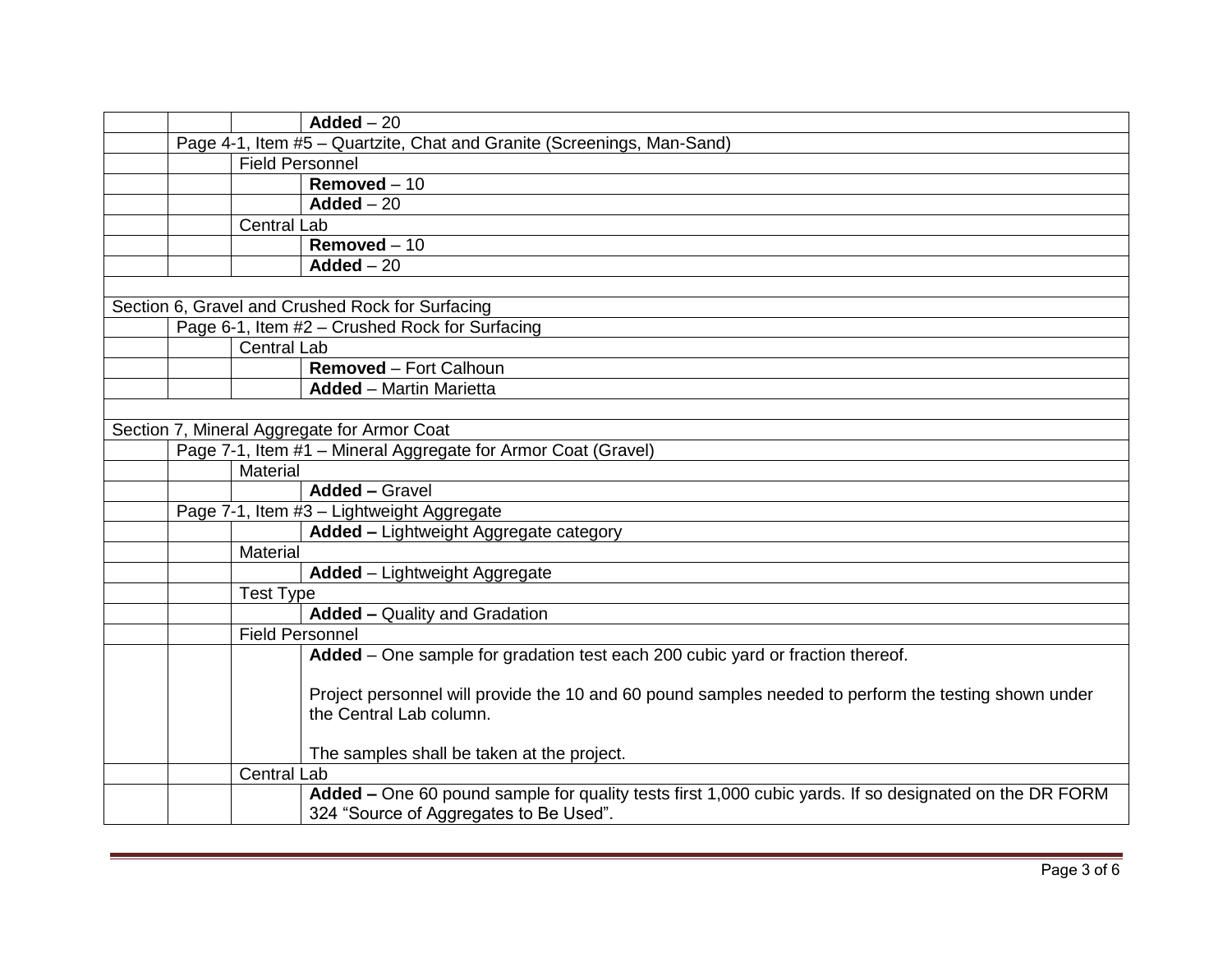|  |                        | One 10 pound sample for gradation tests each 1000 cubic yard or fraction thereof. (Duplicate of sample<br>tested in the field).                                                                                               |
|--|------------------------|-------------------------------------------------------------------------------------------------------------------------------------------------------------------------------------------------------------------------------|
|  |                        | NOTE: A Central Lab sample is required on all projects.<br>If the DR Form 324 - "Source of Aggregates To Be Used" form designates that a 60 pound sample is not<br>needed field personnel must still submit a 10 pound sample |
|  |                        | <b>Location of Additional Information</b>                                                                                                                                                                                     |
|  |                        | Added - Section 27, Note 4                                                                                                                                                                                                    |
|  |                        |                                                                                                                                                                                                                               |
|  |                        | Section 13, Granular Base, Granular Fill, Granular Backfill, Sand Blanket and MSE Walls                                                                                                                                       |
|  |                        | Page 13-1, Item #2 - Mineral Aggregates (Commercial Production)                                                                                                                                                               |
|  | Field Personnel        |                                                                                                                                                                                                                               |
|  |                        | <b>Removed - pound</b>                                                                                                                                                                                                        |
|  |                        |                                                                                                                                                                                                                               |
|  |                        | Section 14, Portland Cement/Blended Cement/Pozzolans/Ground Granulated Blast Furnace Slag/Silica Fume                                                                                                                         |
|  |                        | Page 14-2, Item #3 - Pozzolans (Fly Ash or Calcined Natural Pozzolan)                                                                                                                                                         |
|  | Material               |                                                                                                                                                                                                                               |
|  |                        | <b>Removed - Fly Ash</b>                                                                                                                                                                                                      |
|  |                        | Added - Pozzolans (Fly Ash or Calcined Natural Pozzolan)                                                                                                                                                                      |
|  |                        | Location of Additional Information                                                                                                                                                                                            |
|  |                        | Removed $-7$                                                                                                                                                                                                                  |
|  |                        | Added $-5$                                                                                                                                                                                                                    |
|  |                        |                                                                                                                                                                                                                               |
|  |                        | Section 15, Portland Cement Concrete for Pavement, Base Course, Pavement Patching                                                                                                                                             |
|  |                        | Page 15-2, Item #6 - Concrete Test Cylinders                                                                                                                                                                                  |
|  | <b>Field Personnel</b> |                                                                                                                                                                                                                               |
|  |                        | <b>Removed</b> – two $6x12$                                                                                                                                                                                                   |
|  |                        | Page 15-5, Item #20 - Concrete Chemical Admixtures                                                                                                                                                                            |
|  |                        | <b>Removed</b> – Air Entraining Agent and                                                                                                                                                                                     |
|  |                        | <b>Added</b> – Chemical                                                                                                                                                                                                       |
|  |                        | Page 15-5, Item #21 - Calcium Chloride, Manufacturer Certified Tests Required                                                                                                                                                 |
|  |                        | Removed - Yes                                                                                                                                                                                                                 |
|  |                        | $Added - No$                                                                                                                                                                                                                  |
|  |                        | Page 15-5, Item #21 - Calcium Chloride, Manufacturer Certification of Compliance Required                                                                                                                                     |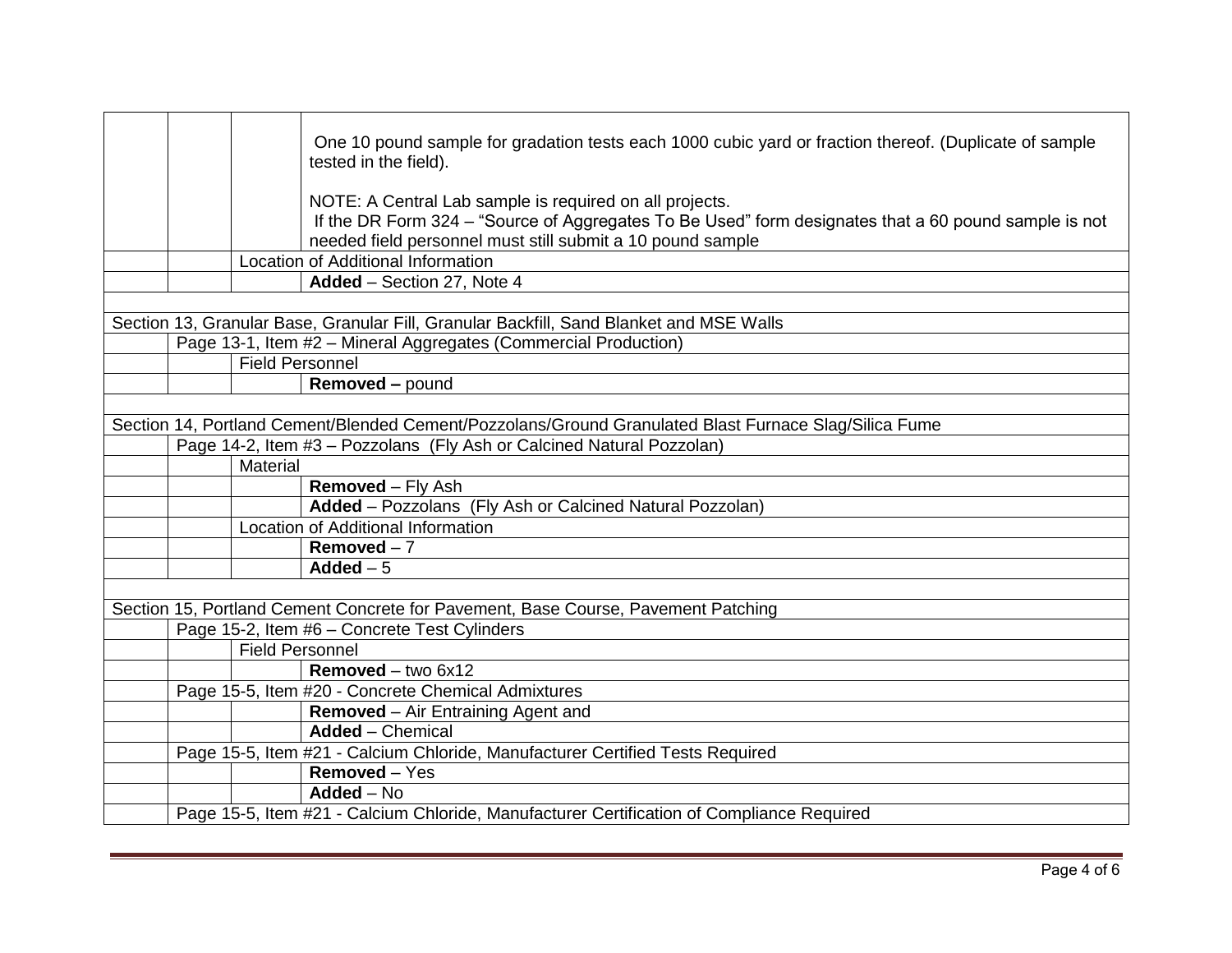|                                                   |                        | Removed - Yes                                                                                |
|---------------------------------------------------|------------------------|----------------------------------------------------------------------------------------------|
|                                                   |                        | $Added - No$                                                                                 |
|                                                   |                        |                                                                                              |
|                                                   |                        | Section 16, Portland Cement Concrete for Structures, Culverts and Miscellaneous Construction |
|                                                   |                        | Page 16-3, Item #6 - Plastic Concrete                                                        |
|                                                   |                        | Location of Additional Information                                                           |
|                                                   |                        | Removed - Section 29, Policy 5                                                               |
|                                                   |                        | Page 16-3, Item #7 - Lightweight Concrete                                                    |
|                                                   |                        | Removed - Section 29, Policy 5                                                               |
|                                                   |                        | Page 16-4, Item #8, Concrete Test Cylinders                                                  |
|                                                   | <b>Field Personnel</b> |                                                                                              |
|                                                   |                        | Removed - three 6x12 or                                                                      |
|                                                   |                        | <b>Removed</b> – the first 100 cubic yards                                                   |
|                                                   |                        | Added - any placement up to 100 yards                                                        |
|                                                   |                        | <b>Removed</b> – three $6x12$ or                                                             |
|                                                   | <b>Branch Lab</b>      |                                                                                              |
|                                                   |                        | Removed - Section 27, Note7 and Section 29, Policy 5                                         |
|                                                   |                        | Added - Cylinders will be tested in the Branch Lab or the Central Lab.                       |
| Page 16-5, Item #12, Concrete Chemical Admixtures |                        |                                                                                              |
|                                                   | Item or Group          |                                                                                              |
|                                                   |                        | Removed - Air Entraining Agent and                                                           |
|                                                   |                        | <b>Added</b> - Chemical                                                                      |
|                                                   |                        |                                                                                              |
| Section 27, Notes                                 |                        |                                                                                              |
| Page 27-1                                         |                        |                                                                                              |
|                                                   |                        | Note 1 - Sampling and Testing Small Quantities of Noncritical Materials                      |
|                                                   |                        | Removed $-150$                                                                               |
|                                                   |                        | $Added - 200$                                                                                |
| Page 27-4                                         |                        |                                                                                              |
|                                                   |                        | Note 7 - Concrete Chemical Admixtures                                                        |
|                                                   |                        | Removed - Approved Air entraining agents and                                                 |
|                                                   |                        | <b>Added</b> – Chemical                                                                      |
|                                                   |                        | <b>Removed</b> – Air entraining agent or                                                     |
| Page 27-5                                         |                        |                                                                                              |
|                                                   |                        | Note 8 - Liquid Curing Compound                                                              |
|                                                   |                        |                                                                                              |